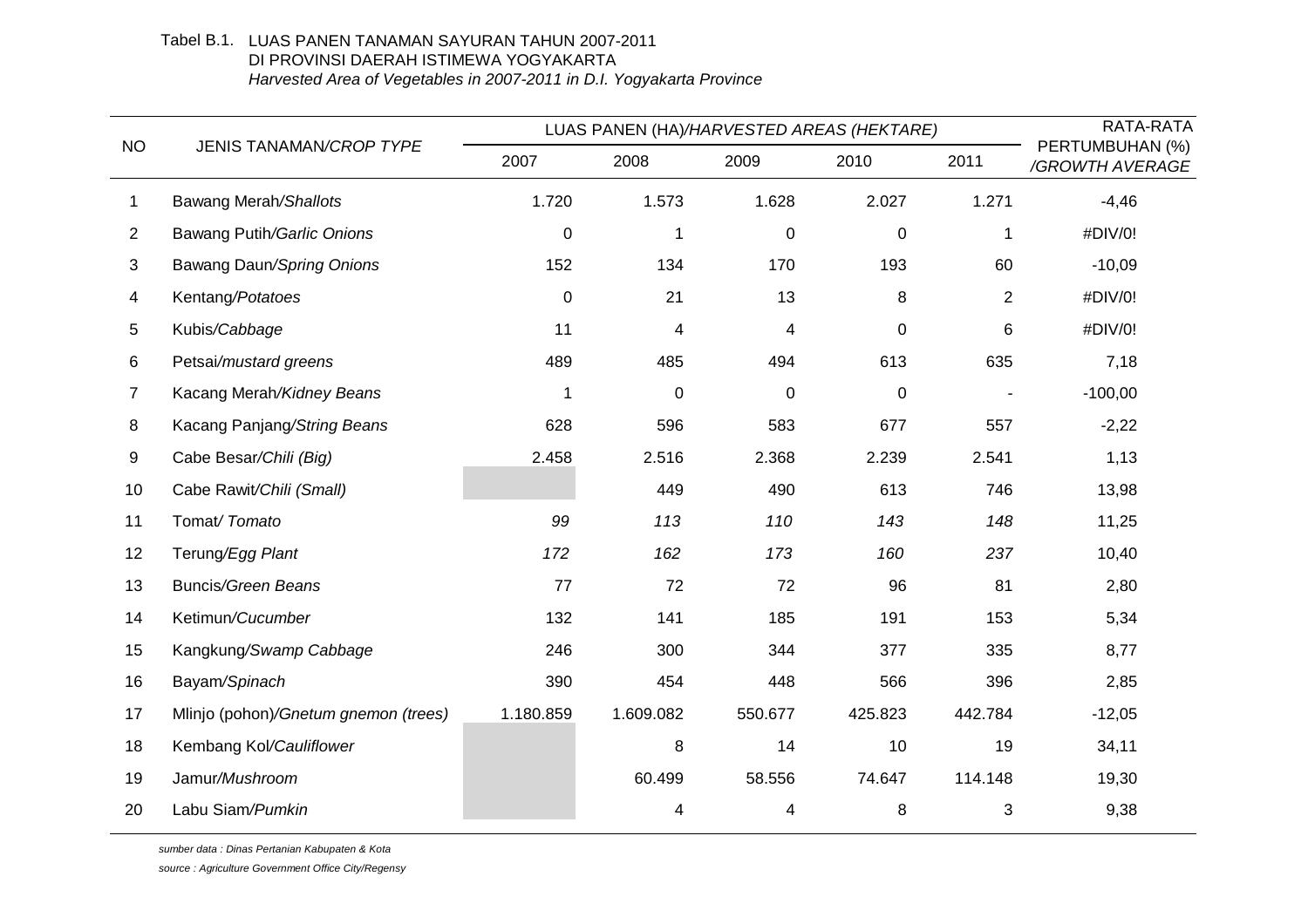## Tabel B.2. PRODUKSI TANAMAN SAYURAN TAHUN 2007-2011 DI PROVINSI DAERAH ISTIMEWA YOGYAKARTA *Production of Vegetables in 2007-2011 in D.I. Yogyakarta Province*

| <b>NO</b> | <b>JENIS TANAMAN/CROP TYPE</b>       | PRODUKSI (TON)/PRODUCTION (TONNE) | RATA-RATA |         |         |                |                                    |
|-----------|--------------------------------------|-----------------------------------|-----------|---------|---------|----------------|------------------------------------|
|           |                                      | 2007                              | 2008      | 2009    | 2010    | 2011           | PERTUMBUHAN (%)<br>/GROWTH AVERAGE |
| 1         | Bawang Merah/Shallots                | 15.564                            | 16.996    | 19.763  | 19.950  | 14.407         | $-0,34$                            |
| 2         | Bawang Putih/Garlic Onions           |                                   |           |         |         | $\overline{2}$ | #DIV/0!                            |
| 3         | Bawang Daun/Spring Onions            | 1.570                             | 1.494     | 1.948   | 2.151   | 653            | $-8,43$                            |
| 4         | Kentang/Potatoes                     |                                   | $\pmb{0}$ | 192     | 116     | 30             | #DIV/0!                            |
| 5         | Kubis/Cabbage                        | 270                               | 101       | 70      |         | 23             | #DIV/0!                            |
| 6         | Petsai/mustard greens                | 4.737                             | 5.060     | 5.693   | 6.756   | 239            | $-14,62$                           |
| 7         | Kacang Merah/Kidney Beans            | 1                                 |           |         |         |                | #DIV/0!                            |
| 8         | Kacang Panjang/String Beans          | 2.028                             | 2.887     | 2.639   | 3.034   | 2.169          | 5,05                               |
| 9         | Cabe Besar/Chili (Big)               | 12.236                            | 15.063    | 15.118  | 13.049  | 14.412         | 5,06                               |
| 10        | Cabe Rawit/Chili (Small)             |                                   | 1.597     | 1.892   | 2.067   | 2.163          | #DIV/0!                            |
| 11        | Tomat/Tomato                         | 1.168                             | 901       | 929     | 1.095   | 747            | $-8,41$                            |
| 12        | Terung/Egg Plant                     | 2.055                             | 1.982     | 1.844   | 1.754   | 1.317          | $-10,07$                           |
| 13        | <b>Buncis/Green Beans</b>            | 370                               | 379       | 431     | 539     | 384            | 3,09                               |
| 14        | Ketimun/Cucumber                     | 1.021                             | 1.009     | 1.184   | 1.634   | 682            | $-1,03$                            |
| 15        | Kangkung/Swamp Cabbage               | 1.977                             | 2.285     | 2.754   | 2.809   | 2.634          | 7,98                               |
| 16        | Bayam/Spinach                        | 1.337                             | 2.090     | 2.123   | 2.460   | 1.446          | 8,14                               |
| 17        | Mlinjo (pohon)/Gnetum gnemon (trees) | 20.278                            | 24.886    | 25.525  | 21.305  | 18.875         | $-0,66$                            |
| 18        | Kembang Kol/Cauliflower              |                                   | 137       | 218     | 82      | 239            | #DIV/0!                            |
| 19        | Jamur/Mushroom                       |                                   | 750.300   | 651.316 | 804.966 | 396.286        | #DIV/0!                            |
| 20        | Labu Siam/Pumkin                     |                                   | 6         | 32      | 4       | $\overline{2}$ | #DIV/0!                            |

*sumber data : Dinas Pertanian Kabupaten & Kota source : Agriculture Government Office City/Regensy*